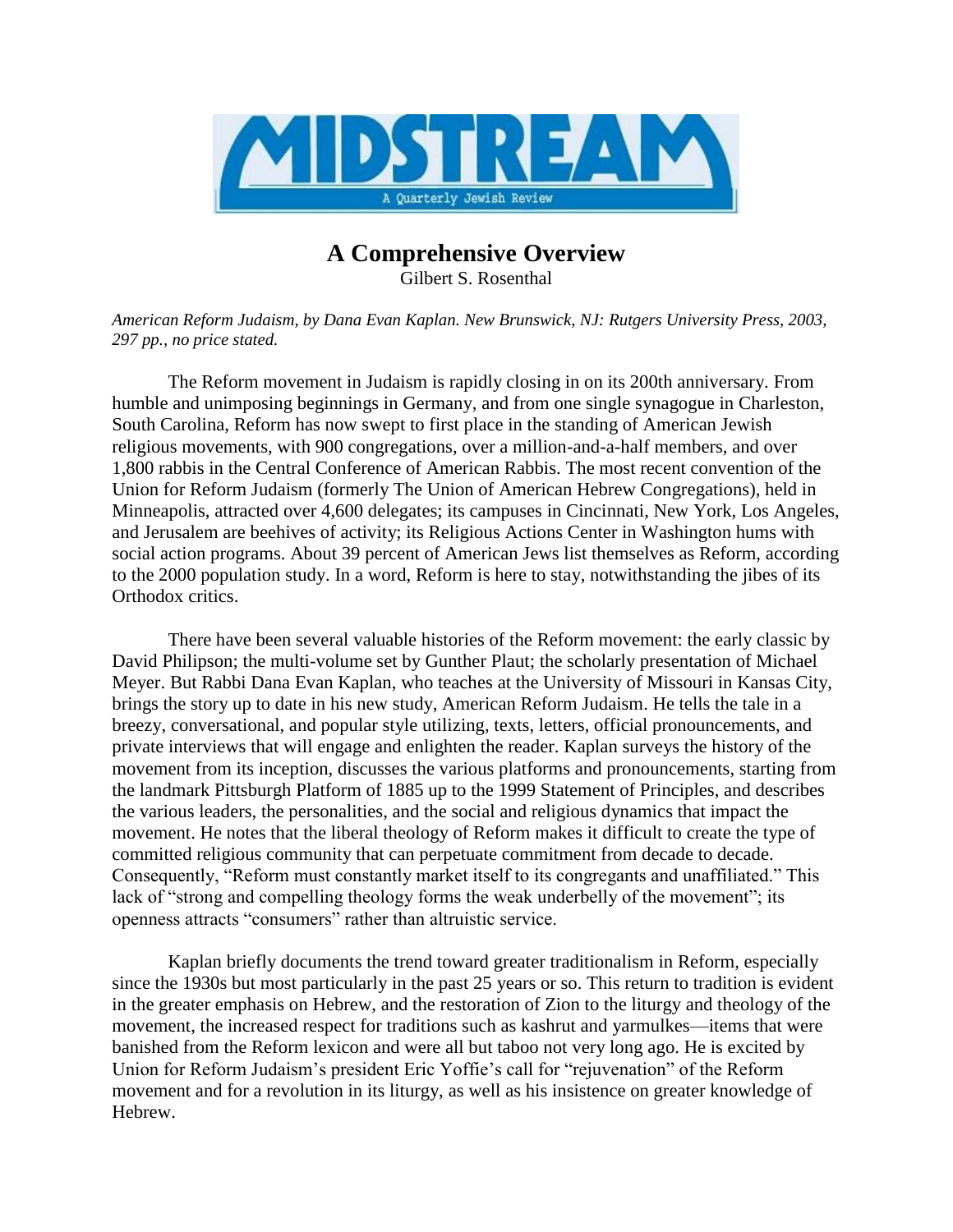Paradoxically, at the very moment of Reform's increasing rapprochement with tradition, it has chartered an even more liberal and untraditional course in several areas. Under the dynamic leadership of the late president of the Union for Reform Judaism, Alexander Schindler, the Reform movement has moved inexorably away from traditional norms in marriage, conversion, and Jewish identity. During Schindler's administration, women were ordained as rabbis and certified as cantors. Patrilineal descent was accepted officially by the movement in defining Jewish identity. As part of the Schindler outreach, non-Jewish spouses were accepted into membership and children who were not halachically Jewish were admitted into the religious schools. Schindler also pressed for the acceptance of gays and lesbians into temple membership, and even more radically, into the Hebrew Union College for ordination. It was not long before the Central Conference of American Rabbis, followed by the Union for Reform Judaism, began to urge civil unions for gays and lesbians, and by 1996, the Reform rabbis were endorsing "commitment ceremonies" presided over by rabbis. The hope, suggests Kaplan, is that the "gays and lesbians can bring renewed energy to the Reform movement," as women have over the past 20-30 years.

Kaplan summarizes the core principles of the Reform movement as a rejection of the binding authority of halachah (Jewish law), a belief in ongoing revelation rather than a one-time event, the emphasis of the ethical over the ritual aspect of religion, and the supremacy of individual autonomy to decide what ritual practice is or is not meaningful, for "that is at heart what the Reform movement stands for." This last point is both the greatest strength and weakness of the movement: it allows such wide latitude that it embraces all kinds of Jews (and part-Jews); but it also makes for "widespread inconsistencies and contradictions," as the author readily concedes.

The author is at his best in sketching the recent trends, accomplishments, and controversies that have animated the Reform movement. His chapters on the "Reform revolution" of the past 25 years or so are enlightening and readable. The revolution in Reform synagogue services and liturgy showcases Reform at its best: creative, dynamic, ever searching for "more spirituality that can provide existential meaning." Noting that "the single most vital commitment of principle is pluralism," Kaplan suggests that "by providing a variety of theological expressions for the increasingly diverse clientele of the growing Reform movement," Reform is capacious enough to embrace a wide panoply of Jews. At the same time, he admits that this approach makes the setting of standards all but impossible, so that the movement's strongest point is paradoxically its weakest.

Kaplan excels in the final chapters that sketch Reform of today and its future prospects. He notes the enormous effort to export Reform to Israel, despite fierce opposition of the entrenched Orthodox groups. He believes strongly that its campaign to establish a viable and dynamic presence in Israel will have tremendous implications for the future of the entire movement. He takes heart in the achievements of informal educational projects such as Eisner Camp and NFTY (National Federation of Temple Youth), readily admitting that the religious schools have proved to be inadequate. He revels in the enormous contribution women have made to the movement as lay leaders, rabbis (since 1972), and cantors, so that today, "there is complete egalitarianism in all areas of ritual observance." Women have not yet risen to the heights of congregational leadership as rabbis or lay leaders, but Kaplan is convinced that major changes are taking place and female leadership is at last asserting itself at the top echelons.